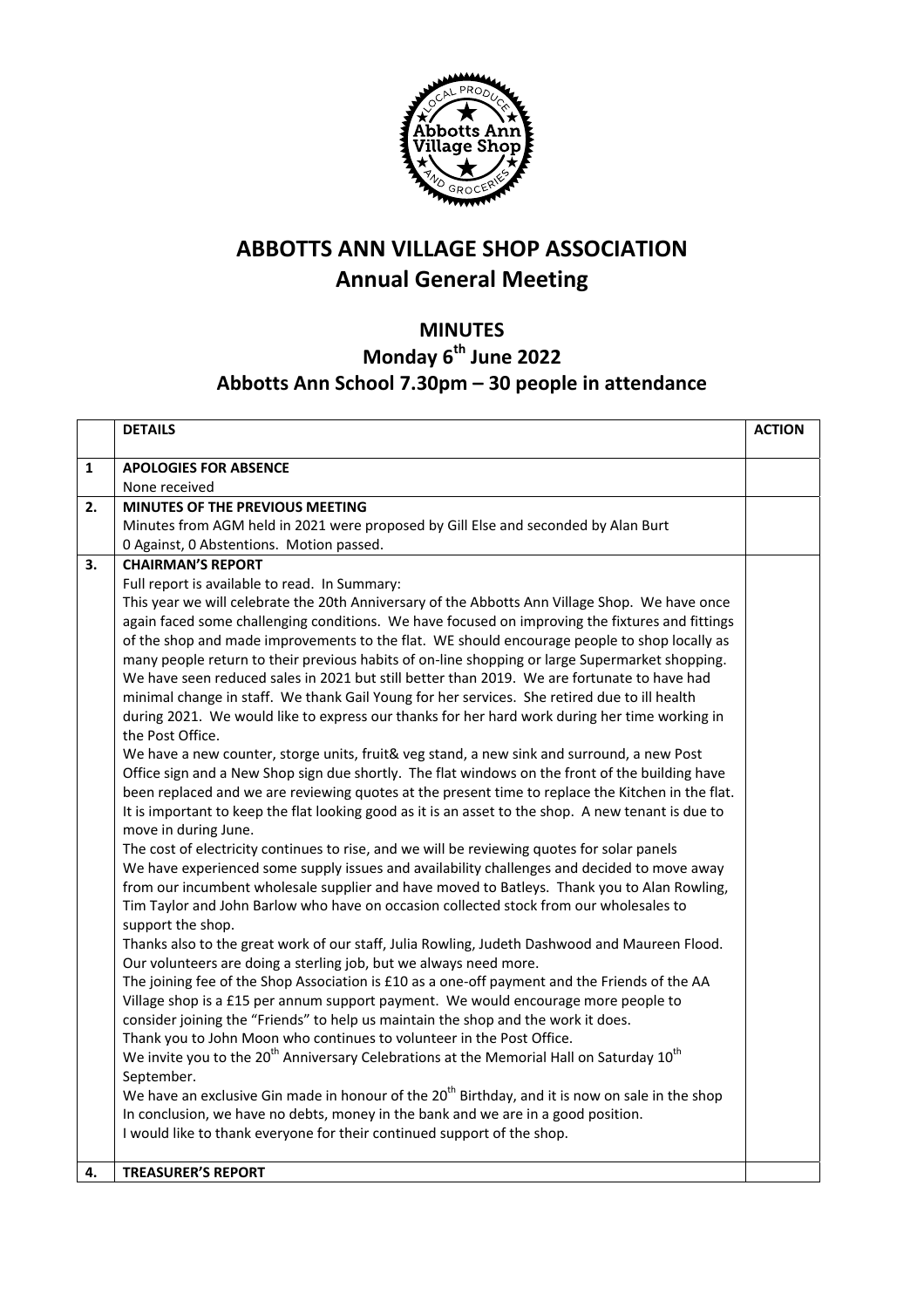|    | Full report is available to read. In Summary:                                                     |  |
|----|---------------------------------------------------------------------------------------------------|--|
|    | This is a report relating to year ending 31/12/2021                                               |  |
|    | We are retuning to some sense of normality and have seen a reduction of 5% in our turnover,       |  |
|    | with a modest profit of £640 with a GP% of 18%. I can report we are operating efficiently.        |  |
|    | Within our financial reporting we have written off old fixtures and fittings reducing our asset   |  |
|    |                                                                                                   |  |
|    | value. As we are a non-profit making organisation, we have met our goals.                         |  |
|    | The future will no doubt bring challenges and with a reduction in footfall within the shop, it is |  |
|    | important to build on last year's successes.                                                      |  |
|    |                                                                                                   |  |
| 5. | <b>MOTION TO ACCEPT ACCOUNTS FOR 2021</b>                                                         |  |
|    | Proposed by John Barlow and seconded by Dee Howarth                                               |  |
|    | 0 Against, 0 Abstentions. Motion passed.                                                          |  |
| 6. | MOTION TO ACCEPT SURPLUS TO BE HELD IN GENERAL RESERVE                                            |  |
|    | Proposed by Alan Burt seconded by Steve Randall                                                   |  |
|    | Motion passed.                                                                                    |  |
| 7. | MOTION TO ACCEPT UNAUDITED ACCOUNTS FOR 2022                                                      |  |
|    | Chairman requested approval to present un-audited accounts for the 2022 financial year.           |  |
|    | Proposed by Jackie Stanton seconded by Vivienne Asbee                                             |  |
| 8. | <b>POST OFFICE REPORT</b>                                                                         |  |
|    | PO Limited is the largest retail organisation in the UK. They have put aside £300m in funds for   |  |
|    | historic claims following the wrongful conviction of several Post Masters and Mistresses. The PO  |  |
|    | Limited aim to improve the products and services they offer and categorise them into Mail,        |  |
|    | Banking, Bill Payment, and Travel money. They have also agreed to a link up with Amazon and       |  |
|    |                                                                                                   |  |
|    | DPD. Abbotts Ann Post Office is only one of Three Traditionally funded PO's in our Greater        |  |
|    | Southampton area. Gail Young retired and we thank her for her work in the Post Office. Judeth     |  |
|    | and John continue to work hard, and the Shop Committee are a great support.                       |  |
|    |                                                                                                   |  |
| 9. | The Chairman then opened the floor to questions:                                                  |  |
|    | From Paul Stanton. Are we able to draw down funds to cover day to day expenses?<br>1.             |  |
|    | Chris Davis responded. Yes, we are, but it is not a prudent strategy to use fund for              |  |
|    | everyday running costs, we should be making a Trading Profit to deliver our everyday              |  |
|    | offer.                                                                                            |  |
|    | From Alan Burt. Should the £10 AAVSA member fee be an annual amount. Could we<br>2.               |  |
|    | have a loyalty card and what about a free coffee of incentive to AAVSA members. Chris             |  |
|    | Davis responded that we had debated the introduction of an annual fee some years ago              |  |
|    | and decided to launch the Friends of Abbotts Ann village Shop. For an annual Fee of £15           |  |
|    | the member showed their appreciation for the shop and showed their support by paying              |  |
|    | a £15 fee per annum by direct debit.                                                              |  |
|    | The £10 AAVSA fee is effectively a 1 share in the shop, and hence is a one-off fee.               |  |
|    |                                                                                                   |  |
|    | Julia Rawling said there was a Coffee loyalty card available from the shop.                       |  |
|    | Chris Davis said we had plans to more widely advertise and publicise the Friends of the           |  |
|    | Village shop to establish a regular £15/annum income from interested parties.                     |  |
|    | John Barlow stated that the £10 shareholder option must not change, as this was a 1               |  |
|    | share agreement, rather than an annual occurrence. He stated that the structure of the            |  |
|    | AAVSA should not change, and it would be wrong to do so, given how the Association                |  |
|    | was originally set up.                                                                            |  |
|    | From Dee Howarth. Dee expressed concern that the installation of Solar Panels would<br>3.         |  |
|    | potentially add cost to the Association                                                           |  |
|    | Maureen Flood commented that Alan & Julia Rowling had successfully sourced the low                |  |
|    | energy equipment for the shop during 2020/2021 leading to significant reductions in               |  |
|    | energy usage. Alan Rowling quoted several improvements in KW usage per day. Chris                 |  |
|    | Davis stated that we would consider solar panels if they were a sensible option. Paul             |  |
|    | Stanton asked what % we expected to retrieve from the panels. Chris anticipated                   |  |
|    |                                                                                                   |  |
|    | approx. 10%                                                                                       |  |
|    | Peggy Ellis asked if anyone would be willing to give a loan for this project.                     |  |
|    | Maureen Flood asked that up-to-date figures were attained before the decision was                 |  |